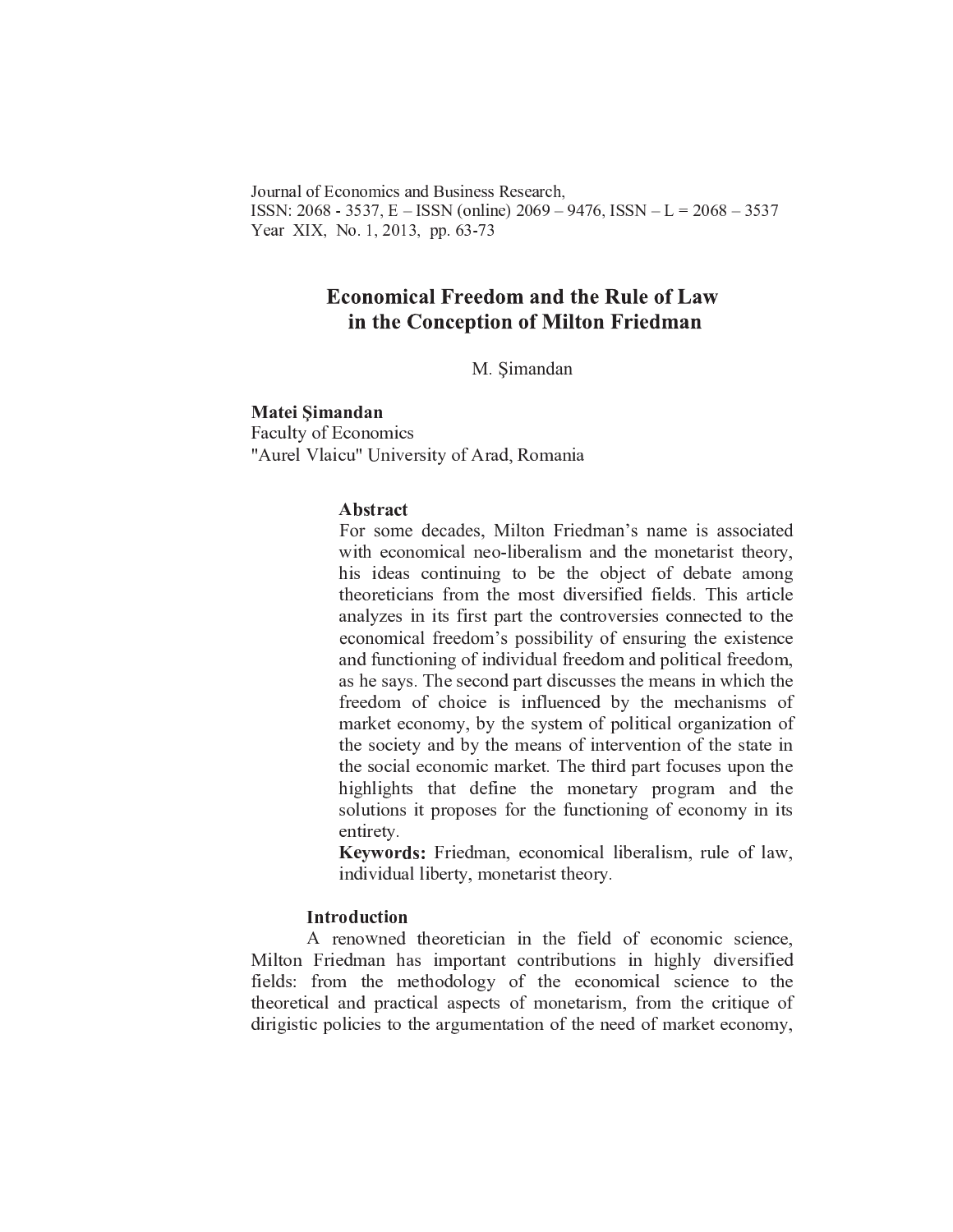from the philosophical issues of economic and political freedom to the theory of consumer sovereignty and the practical measures it involves.

The accurate understanding of his work involves reporting it to the social, political and economical context market by the economic dirigisme promoted by J. M. Keynes, by the ideas of the neo-liberalism theorized by the Economics School of Chicago, by the dynamic of the relations between the State and the economy, but also by the new solutions that involved the analysis of the consumption and the complexity of the policies of economic stability.

By trying the demarcation of these topics, I'll systematize the intellectual course led by M. Friedman from the assumptions of liberalism to the reformulation of the theory on the relation between economic and political freedom, in close connection with its project on consumer sovereignty and the main joints of the monetarist program. In this respect, I'll relate first to the ideas which have made a "career" in economic theory, ideas formulated by the author in the work "Capitalism and freedom".

#### Why is economic freedom a condition for political freedom?

A first problem discussed by Friedman in the work referred to above is that of the political mechanisms that help maintain dirigisme in American economy, as well as the individual and social consequences of practices associated with dirigisme. As a result of his analyses, the author finds that the persistence of dirigisme is due to a so-called "iron triangle" composed of the pressure groups which require the state's intervention in the economy, the groups of politicians that represent their interests in the power structures and the groups which make up the state bureaucracy, all of these groups constituting themselves in beneficiaries of dirigisme policies.

Contrary to a simplistic approach, he advances the hypothesis that, no matter how well the market economy would operate, this does not eliminate the need of the governing system, complete freedom only being possible in an ideal world. In these conditions, the problem asked by Friedman is structured around the following themes: what are the legitimate functions of the institutions of government, where is the limit of justification for their intervention in economic and social life, which are the grounds that may be invoked in the support of this operation, if there is any connection between economic and political freedom and if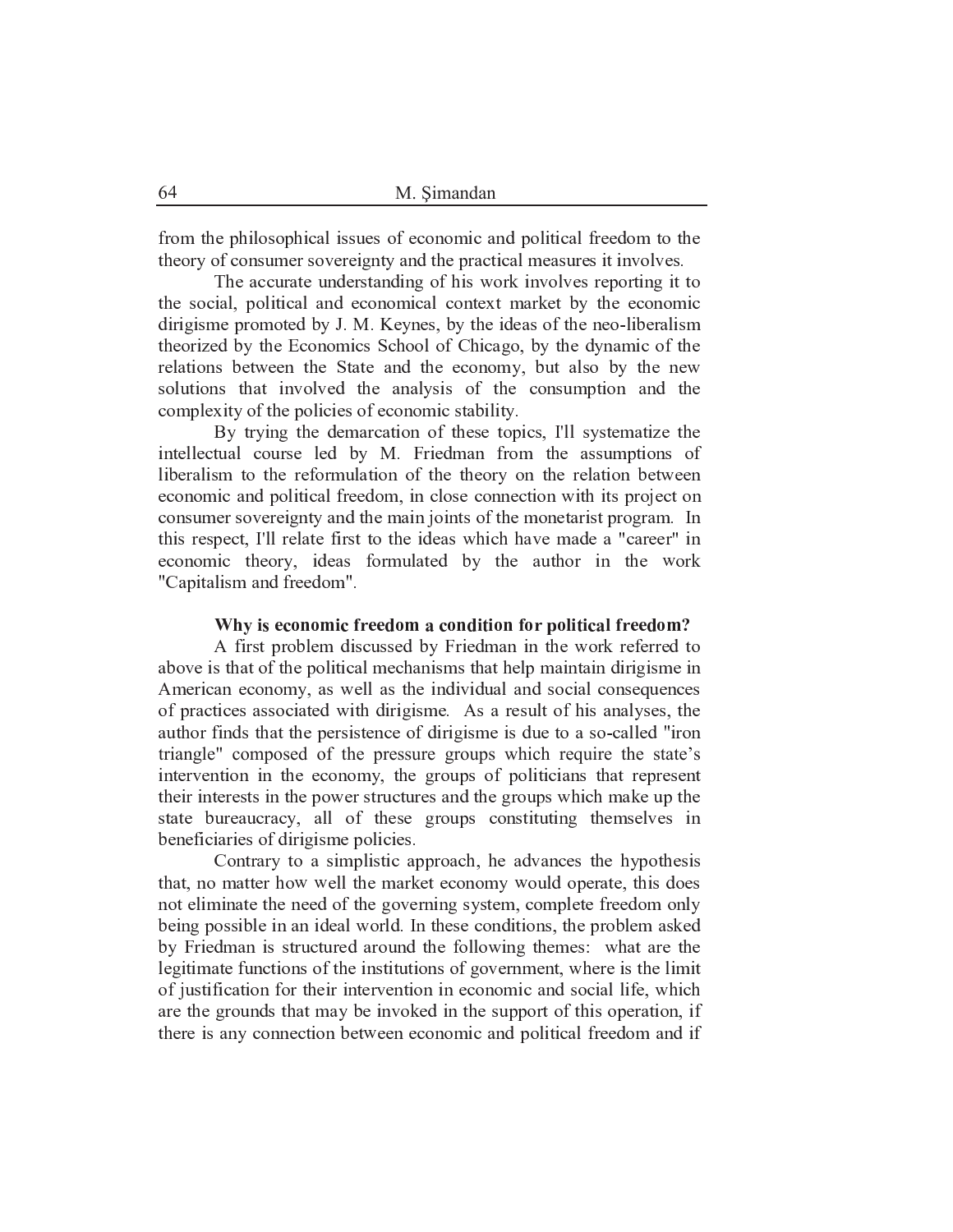there is, how is it possible that economic freedom contributes to the political freedom.

65

According to his scale of analysis, the political or individual as he calls it, is a social value that deserves to be promoted, and the economical freedom, whose institutional model is the market economy, is a necessary condition of political freedom. In support of this thesis, the author announces two sets of arguments: a normative and an instrumental one. The normative argument claims that freedom in economic organization is a component of freedom understood in a general sense and that the individual freedom must be regarded in a close relationship with all specific freedoms (economic, political, social etc.). Therefore, if freedom in the general sense represents something valuable, then specific freedoms are the modern carriers of the same values, making them worthy of being promoted by society.

The instrumental argument envisaged that economic freedom is a necessary condition, even if not sufficient, of political freedom, and that a certain level of economic freedom can guarantee a certain political freedom. According to Friedman, "political freedom means that lack of constraint exercised on person by his fellow", and the main threat to freedom "is constituted by the power of coercion, whether this power lies in the hands of a monarch, a dictator, the oligarchy or a temporary majority" (1995, p. 29). This leads to two conditions that must be met so that political freedom can be preserved, both of which being referred to as that general principles of the constitutional system: the first principle enshrines the requirement that the action sphere of the government is strictly limited; the second principle maintains that governmental power should have a certain territorial dispersion.

In accordance with the first principle, the basic function of the structures of government must be "protecting our liberties, protecting it from her enemies outside the borders, as well as from appointed citizens: protecting the law and order; the power in the application of contracts private; the creation of competitive markets. Beyond this the major function, says Friedman, in some instances, the government can organize up properly to meet in common what would be more difficult and more expensive to fulfill individually" (1995, p. 16).

By virtue of the second principle, governmental power must be exercised rather at the regional and local level; the argument invoked being the following: while no producer can get to control all of the market of a product, for example, a leader or a political party can get, at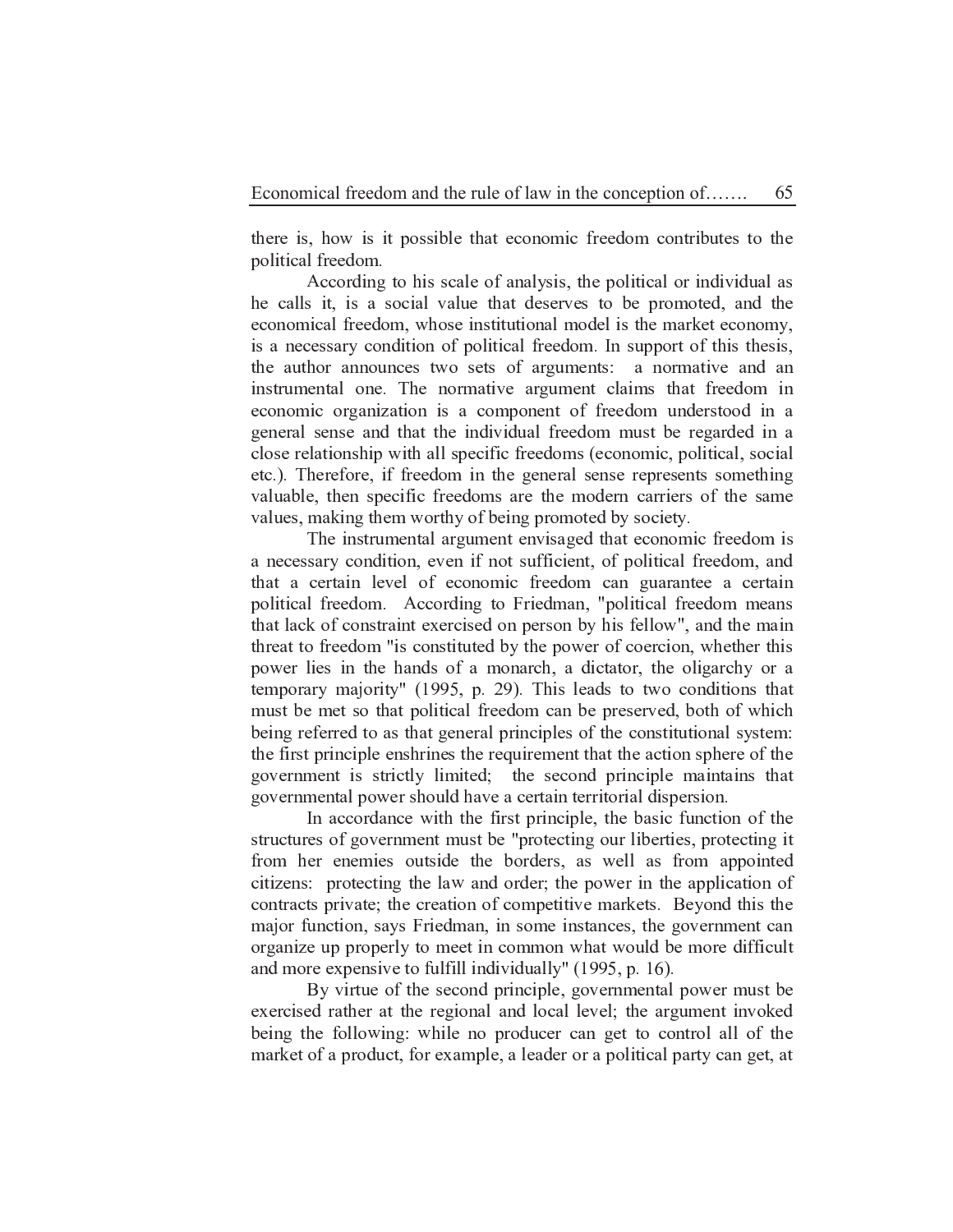a given moment, to control society as a whole. Friedman concludes that, if economic power will be in other hands than the political power, then the market eliminates the source of coercive power. In addition, not only that: the possibility to choose between the offer the services of "more" competing governments is equivalent to that of an instrument of public control over the activity of governing itself.

Once approved, the government can receive an established system of attributions, the more so as there are a number of desirable things that can be secured on purely economical ways, leading therefore to a need of political decisions. The disadvantage of the political means lies in the fact that they require a confirmation from the all the participants in the social game, and for this reason it is desirable that these ways be used only for solving those problems that do not involve conflicts of values or social coercion.

According to Friedman's criteria, the role of the government in a free society concerns three major directions of action. In the first place, the government is called "to maintain law and order, to define the rights of property and the other rules of the economical game, to settle disputes with respect to the interpretation of rules, to require the execution of the contracts, to promote competition, and to provide a monetary framework...", as well as the specific procedures for the resolution of conflicts arising out of human rights" (1995, p. 50). Secondly, the system of government should mediate the action of the community in cases involving technical monopolies and the effects resulting from the imperfections in the operation of the market economy. Thirdly, the grounds that may justify government intervention refer to a set of measures of the paternalist type designed to protect the family, the children, and the educational system, the social assistance of persons in difficulty and the social protection of the elderly.

Friedman found that one of the political issues faced by contemporary societies is that the governing system creates a much larger share of actions than could be justified by the arguments referred to. So, one of recurring themes in western societies is the belief that the distribution of wealth resulting from the interaction of the agents on the competitive market should be "corrected". Whether it is the fact that building up wealth is the result of chance or favorable circumstance, or the result of natural talents, of personal merits or bequests, the persons who have acquired wealth in this way have moral duty to offer part of it to those less favored by chance. The corollary of this "equalitarian"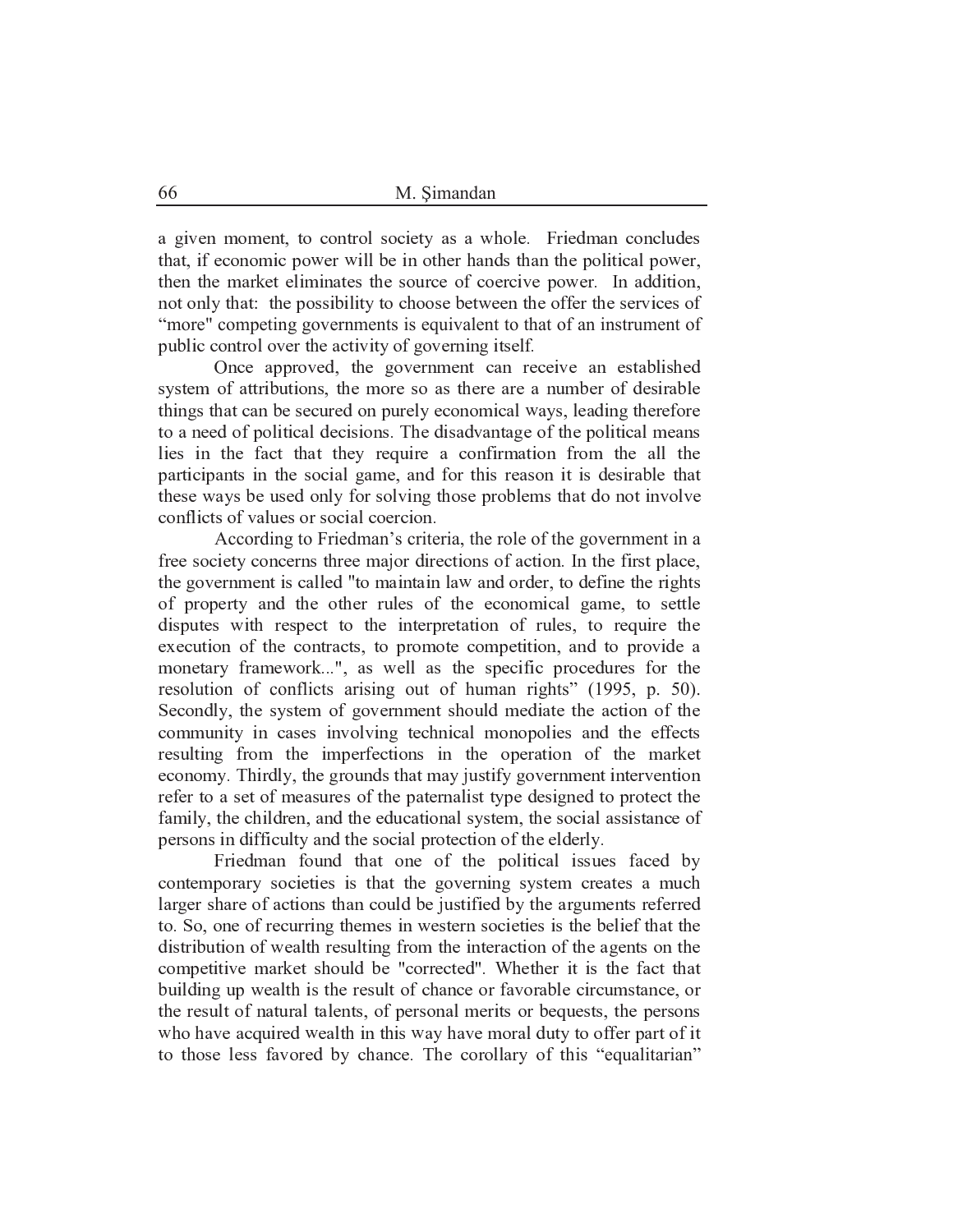feeling consists in the tendency to use the government as a tool to achieve the redistribution of income between the members of society.

67

The question asked by Friedman is, if it has the legitimacy to act for redistribution in the name of ethical principles, which claim that each person is entitled to obtain in relation to what he produces with means that he possesses. By studying the effects of the measures of redistribution, the author comes to the conclusion that they have led rather to the unequal retributions before the payment of taxes, they have stimulated tax evasion and the emergence of "legal gates' of avoiding taxes, leading even to phenomena of the circumvention of taxation, whose social consequences are not hard to anticipate.

With this last remark I will move on to the discussions on his views of Milton and Rose Friedman regarding the freedom of individuals to manage their community, social, political, economic, etc. relations and the values involved by the freedom to choose.

#### The freedom to choose and the effects of interventionism

On the line of the arguments presented in the previous section, Friedman states that economic freedom permits people to cooperate without constraints or leadership from the center, where he sees a source of tyranny. He considers that the impulse of economic activities starts from the consumers, through their capacity to choose the merchandise they will buy from the ones offered by the producers. In other words, the market witnesses the sovereignty of the consumer, because his option constitutes an essential signal for the producers. The latter will allocate their resources to satisfy the consumers' option, which permits them to use their resources rationally and to increase their economic efficiency.

After Friedman, the key feature of this mechanism is the prices, whose functions are:

• They transmit information not only from the buyer to the producers and owners of the resources, but also the other way around, in any situation which deforms the free expression of demand and offer.

They create the motivation to act not only regarding the demand  $\bullet$ for products, but also for the adoption of production methods which are less costly and which use the available resources for the aims with the highest value.

• They determine the distribution of the income, regarding each of the participants to the given economic process according to the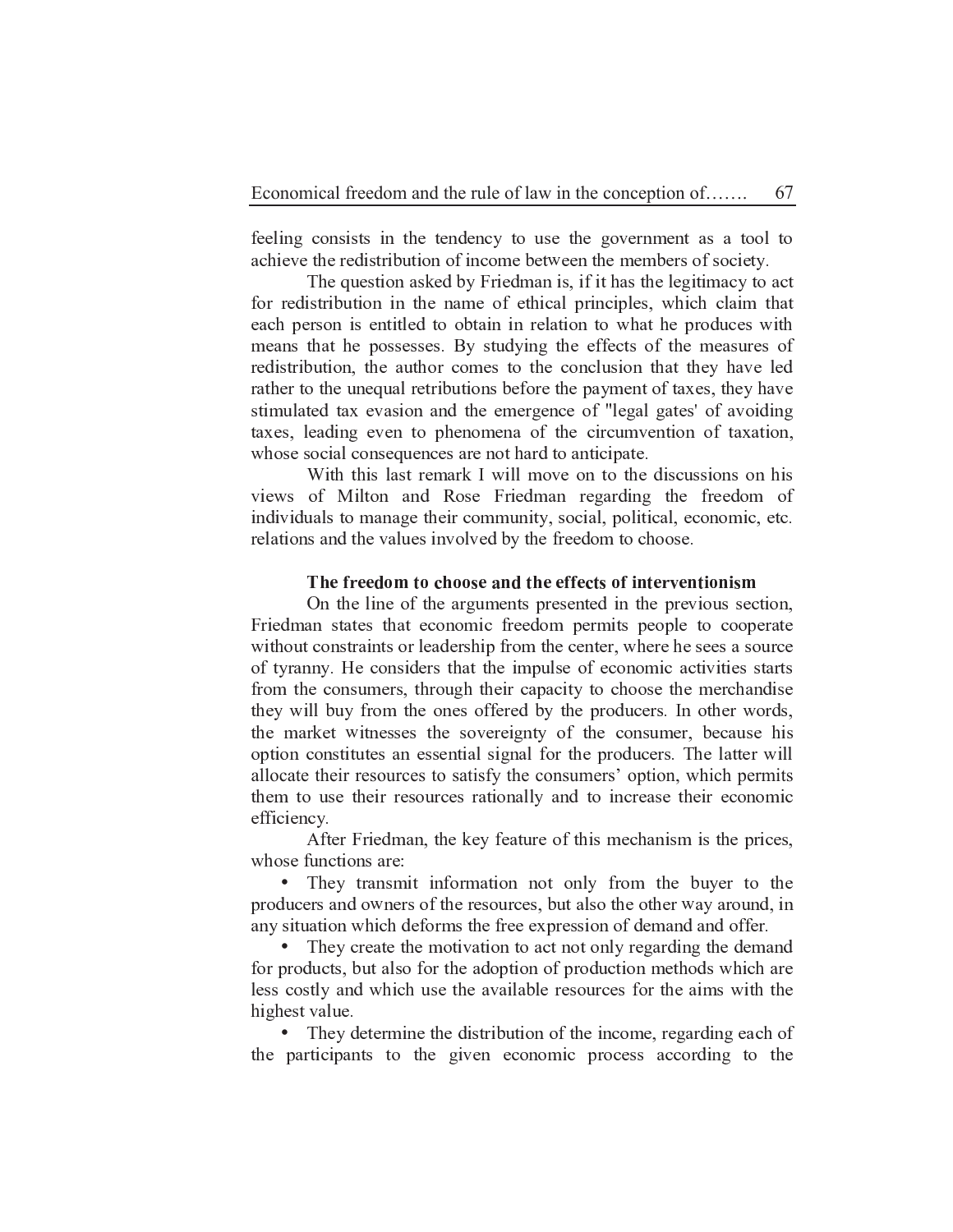contribution brought, the physical and intellectual capacities or the choice made for the use of possibilities owned by each of them.

According to his reasoning, economic freedom means the possibility to use the income, that is "how much we spend for ourselves" and what; how much we save and under what form, how much we give and to whom" (2009, p.53), the freedom to use the chances we have according to our own value criteria, as well as the freedom of property.

Friedman associates market economy with private property and its judicial affirmation in the legislative system of the country, but also with the state's un-intervention in the price mechanism and the existence of a stable monetary system.

Although he accepts some forms of intervention of the state especially at the macro-economical level, he is against the budgetary subventions given to the industry and agriculture, the increase of taxes on wealth and the budgetary deficiencies, as well as against what one calls "the state of general welfare" (Welfare State).

In the analysis done to the "welfare state," Friedman notes that, despite its humanitarian objectives, the proposed programs for this purpose have not been met. "At the beginning of the new era, he writes, all seemed perfect. The beneficiaries were fewer; taxpayers that were to finance them were many - so each had to pay a small sum sufficient for the few that still needed it. As the welfare programs have expanded, the balance has changed. Nowadays, all of us take out of a pocket to put into another, money - or something that can be achieved with money"  $(2009, p.94).$ 

In order to support his ideas, Friedman uses the diagram below, in which four possibilities to spend one's own money and those of the taxpayers are brought together.

|                 | To whose use? |                |
|-----------------|---------------|----------------|
| Whose money?    | One's own     | Someone else's |
| One's own money |               |                |
| Someone else's  |               |                |

According to this scheme, Class I refers to the situation of spending their own money, which assumes that there is every reason to save money and obtain the highest value possible for every dollar spent. Category II suggests the situation where their money is spent for the benefit of others, in which there is reason to make savings, but not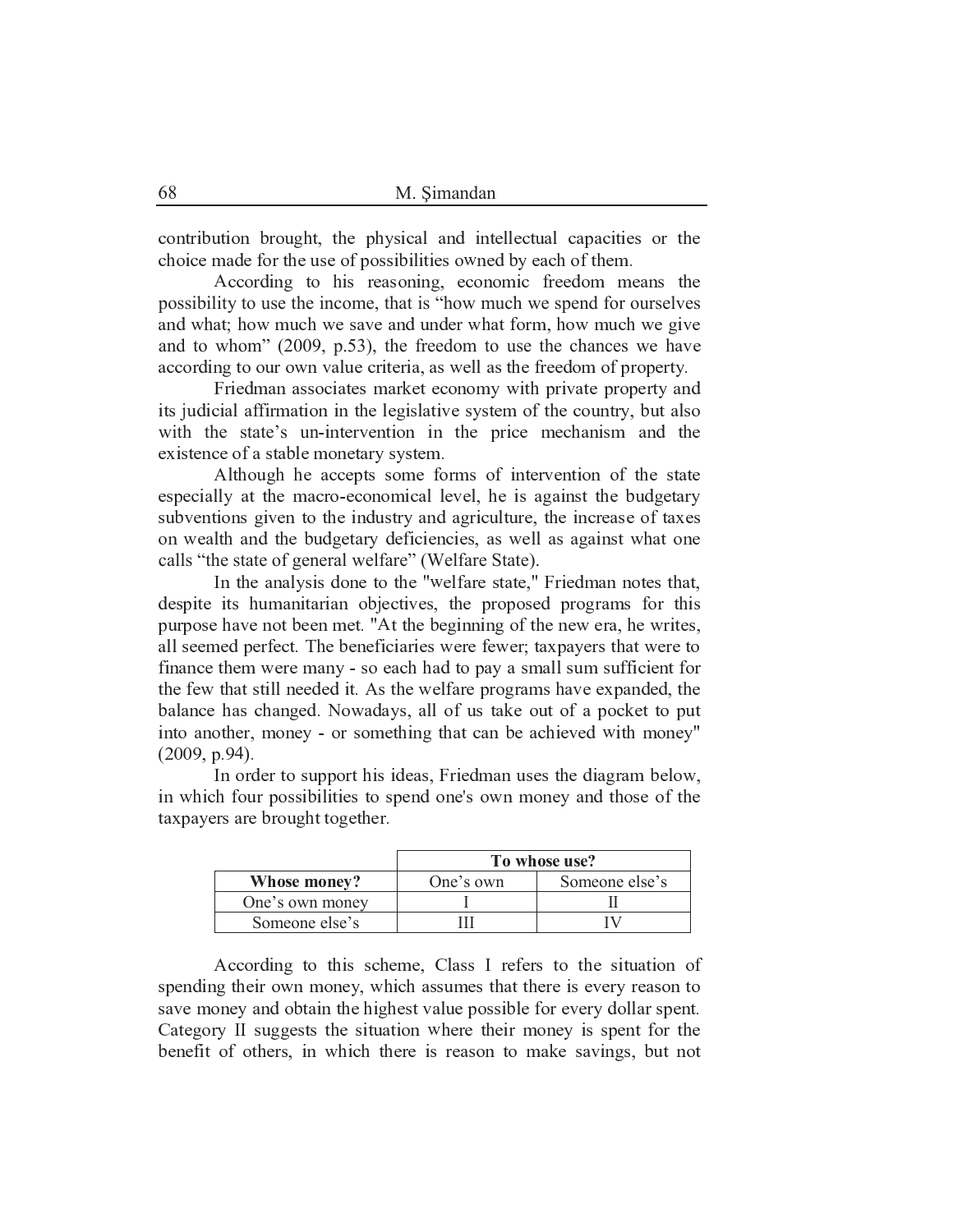necessarily to get the best merchandise from the recipient's point of view. Category III refers to the situation where someone else's money is spent in oneself, in which there is every reason to buy the best things money. Finally, the fourth category refers to the fact that one's money is spent for the benefit of a third party, in which there is no reason for saving, but rather the temptation of the waste and corrupting those involved.

Friedman's conclusion is that, the idea of "welfare state" contains major errors; for their elimination he called for "the reformation of the current system by replacing its numerous assistance programs with a comprehensive program of extra income in cash - a negative income tax charge related to the positive tax on income" (2009, p.98).

The central idea that preoccupies Friedman is expressed in the following terms: "Waste is painful, but it is the least of the evils of paterniste programs that have developed to such a great extent. The greatest evil is the effect that it has on the structure of our society. They weaken the family, reduce the work motivation, the savings and the innovation, they reduce the capital accumulation, they reduce our freedom" (2009. p. 103).

In his work, Friedman brings a series of correctives to the macroeconomic analysis and the function of the global consumption theorized by Keynes, introducing the concept of "permanent income". The thesis he starts from is that the people's options for usage are always influenced by two elements: the level and dynamics of the present income, the permanent income or estimates of the individuals regarding the sustainable income that they expect on the long term. On this basis, he pursued the cycle of the consumption and savings functions, noting important differences in the behavior of different groups or social categories.

#### The monetarist program as a theory and economic proetics

Friedman's fundamental contribution concerns the development of the monetary theory and the study of the complexity of the policies of economic stability for which he was awarded the Nobel Prize in 1976. In his argument, the author used the quantitative theory of money and prices and from the equation of transactions formulated by Irving Frisher (1907), which has the form  $MV = PY$ , where M is the nominal quantity of money, P is the general price level, Y is the volume of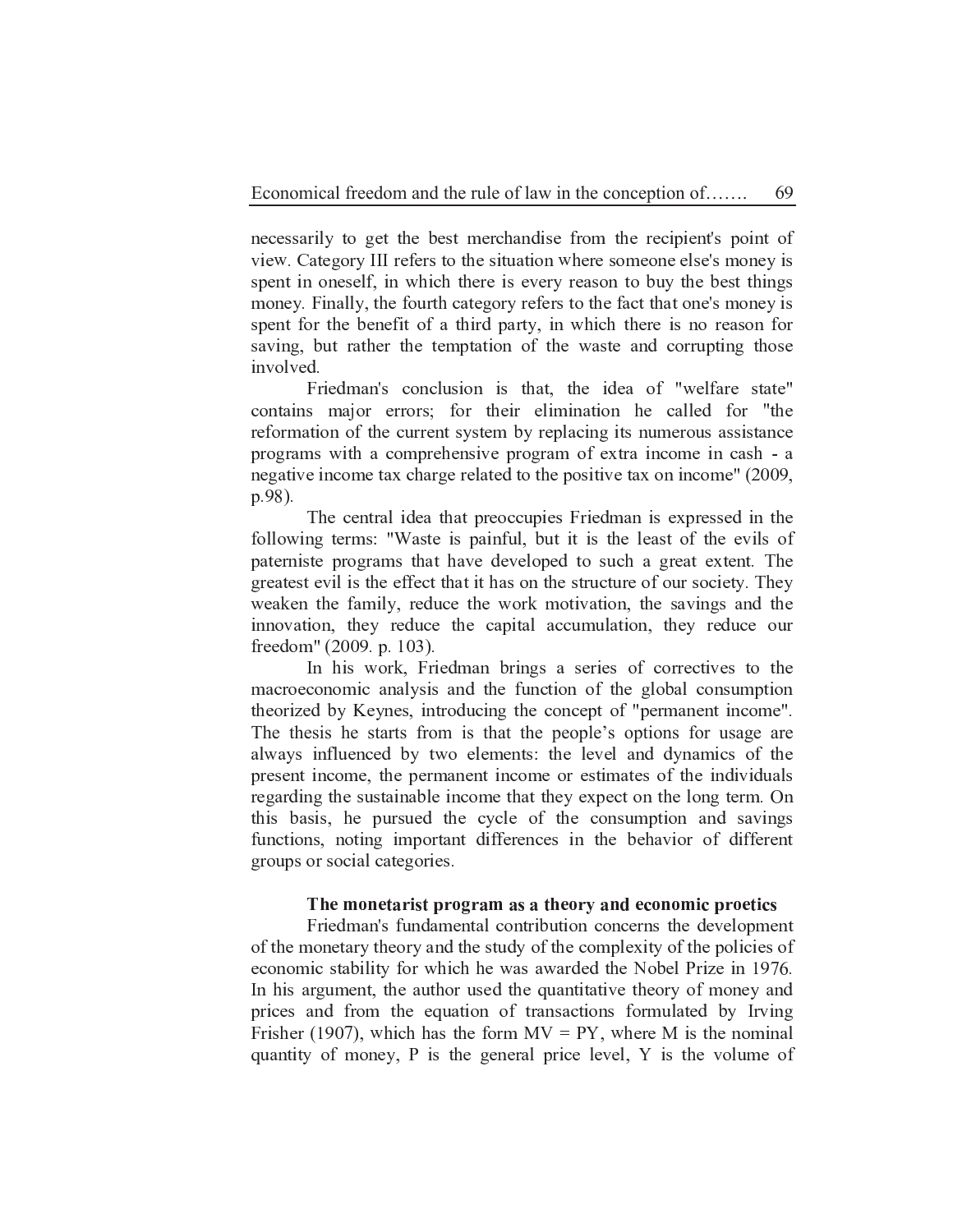transactions that occur in a given period, V is the speed of rotation of money, MV is the money supply, and PY the demand for money.

In the case where V tends to remain constant on the short term, then  $M = PY$  and  $Y = M / P$ , which means that the purchasing power of money is directly proportional to the monetary mass and inversely proportional to the price level. Friedman advances the thesis that a change in the money supply is followed by a variety in the same sense of the producer prices and incomes. The conclusion reached is that the fluctuations in the global demand will be determined only by mass changes and/or by the rotation speed of the money, and the fluctuations in the money supply will be correlated with the relative flexibility of wages and prices.

Considering the particular area from the market economy as relatively stable, namely, that the speed of rotation of money is stable, Friedman theorizes the idea that the fluctuations in the nominal value of GNP is due mainly to the change in the volume of money (money supply) as a result of monetary policy and other exogenous factors such as: fluctuations in the gold-exchange standard, the changes in the financial policy, the cycle of political life etc.

In light of this view, he considers that the inflation is a monetary phenomenon occurred due to the fact that the issuing bank launched more money than is necessary on the market based on production volume and price, determined to do this by the practice of the budgetary deficits that characterize the dirigiste policy. M. Friedman believes that the main danger for the determining of economy is the increase in the inflation, for which reason he supports the need for the macroeconomic monetary policy, where he sees a balancing and stimulating factor of efficiency and economic growth.

It is important to note that Friedman's policy and the followers of monetarism represents controlling the inflation and ensuring price stability, appreciating unemployment not only justified, but also economically useful. In relation to this final point, Friedman proposes the concept of "natural rate of unemployment" in the sense that, up to a certain point, unemployment is the natural consequence of the functioning of market economy, with very positive influence upon it.

In order to prevent the discretionary measures of the state in the field of political economy, Friedman and other theorists of monetarism are concerned with upholding the generally valid rule to increase the annual money supply at a fixed rate of 3-5% since this would be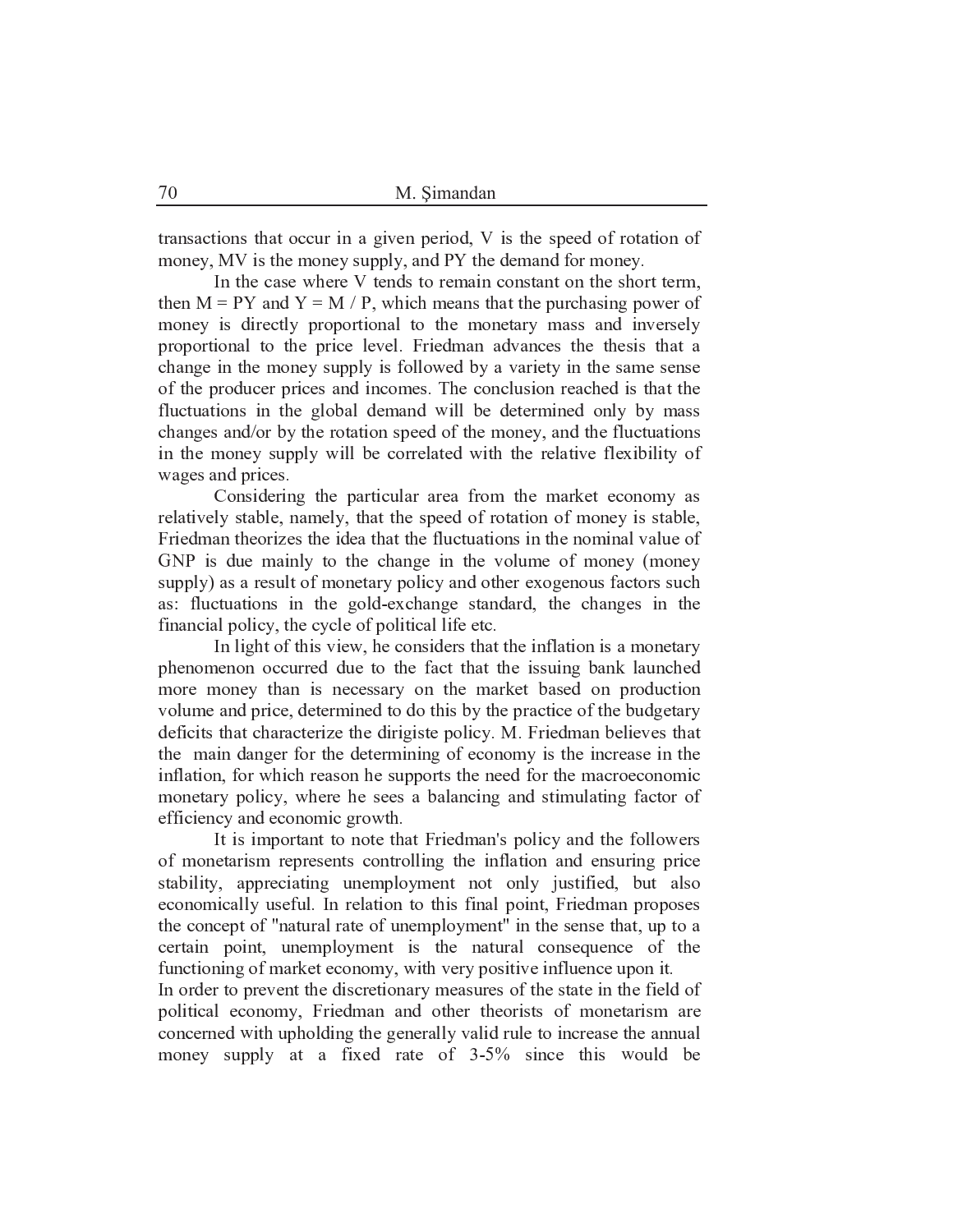approximately, the annual growth rate of the GNP. In supporting this option, two principle ideas are presented:

• By its nature, the market economy based on private property is stable even without government intervention, and the shocks that may occur within it can be quickly corrected through the relative flexibility of prices and wages.

• The state's economic policy measures are taken in its own interest, and not in the general interest, thus leading to economic crises and cycles, phenomena to whose amplification can also contribute and changes in the monetary policy of the state.

Other ideas regarding the content of the monetarist program content could be summarized in the following statements:

• The money offer is an independent measure as opposed to production, the volume of the monetary mass and the evolution of the money supply, being determined by the monetary authorities. Increasing the money supply is the sole source of funding the extra government spending and the programs of full use of the workforce market.

• The inflation occurs when the monetary mass increases faster than the output (the goods and services offered for sale) and the more rapid the growth of monetary mass per unit of output is, the higher the inflation rate is.

• While the output (the production and supply of goods and services) are limited by the physical and human resources available, as well as by the improvements to the processes of knowledge and skills to use them, the amount of money may increase at any rate, which strengthens the assertion according to which the inflation is primarily a monetary phenomenon.

• There is no necessary relationship between the evolution of money and prices on the one hand and the unemployment rate on the other. In the conditions of the increasing rate of monetary expansion, unemployment can be reduced temporarily, but the inflation increases permanently. The only cure for inflation is a lower growth rate of the increase of the monetary mass.

• By applying a sound monetary policy, public authorities can ensure the normal functioning of the economy. But the state and its financial institutions must control only the total weight of money in the economy, the correlations being left solely to the market mechanisms.

• Increasing the money supply in circulation at an annual rate of  $3-5\%$  in the short and long term  $2-3\%$  should be correlated with the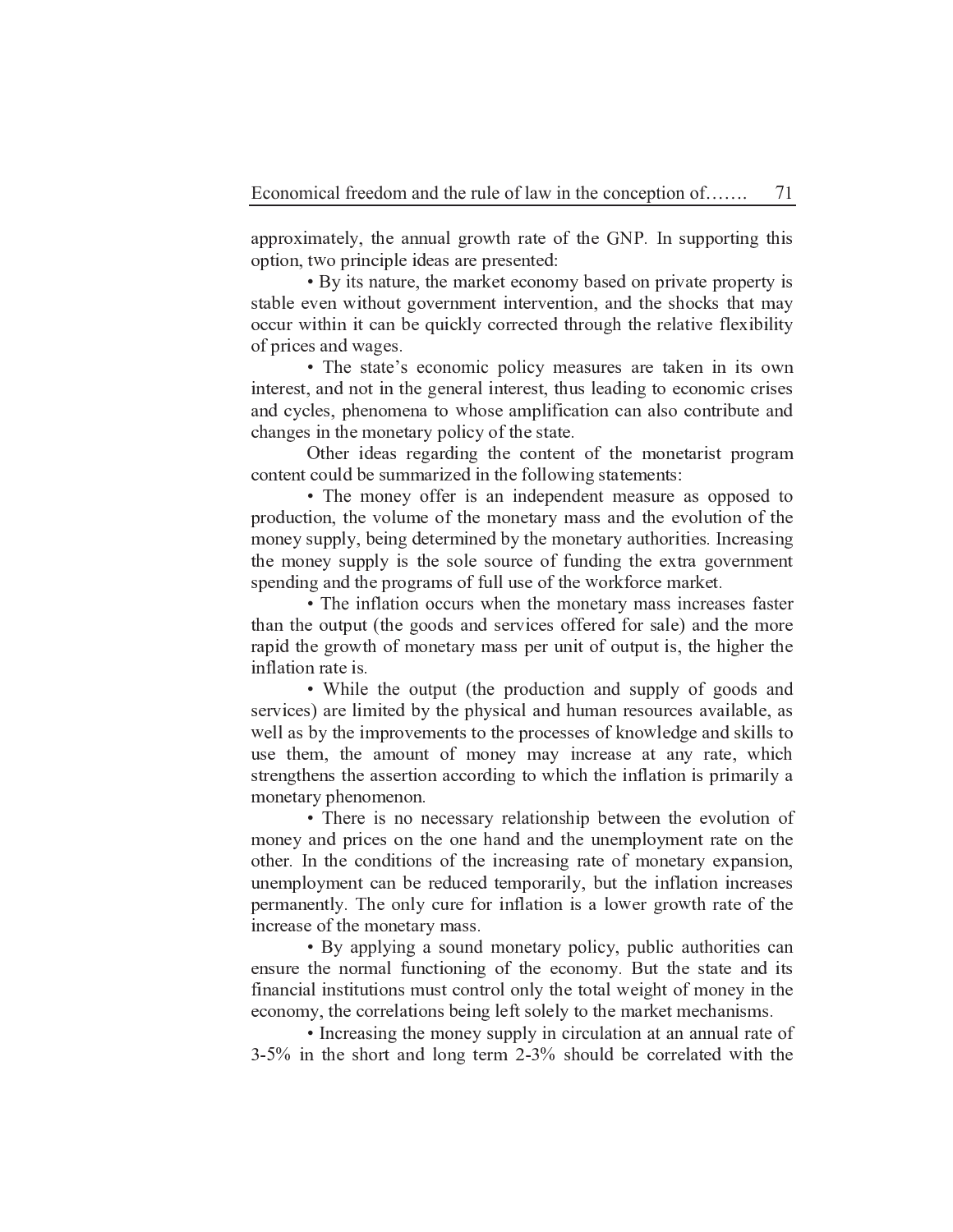likely trends in production, population dynamics and labor, as with forecasts prices.

The idea that Friedman supports is that both in the monetary field and in other areas of the economic activity, the state must allow the free action of the market that adjusts by itself, and not take advantage of the privilege of issuing money to start a fictional policy of economical revival.

### **Conclusions**

From the aspects above we can notice that, although Friedman criticizes government intervention in the economy, as it leads to privileges, favors corruption and contain threats to freedom, he is still less hostile towards Keynesianism, formulating even a new perspective on the role of the contemporary state. He considers, on the one hand, the fact that the economic policy can no longer be regarded as a set of measures decided by the government to regulate the economy, but it must be understood as a complex game between the economic and social actors based on relations of a contractual type. On the other hand, the state can no longer be seen as a substitute for the market, to intervene only in the cases of its failures or imperfections. Due to the fact that the market itself has become a powerful institution, its functioning presupposes the existence of an impartial force, such as the liberal state, which can guarantee the possibility that this institution called the market, could function efficiently.

Attached to the values of contemporary liberalism, the solutions proposed by Milton Friedman have generated the most controversial debates in the political, economical and social philosophy. Beyond these differences in ideas, his message is that, to identify the situations that endanger freedom and to seek ways in which these situations can be avoided are not meaningless steps enterprises, even if we are convinced that proposed solutions are neither final nor infallible.

#### Bibliography

Friedman, M. (1993). Why Government is the Problem, in "Essays in *Public Policy*", nr. 39, Stanford, Hoover Institute Press, p. 1-21.

Friedman, M. (1995). Capitalism și libertate, Bucharest, Encyclopedic Publishing House.

72